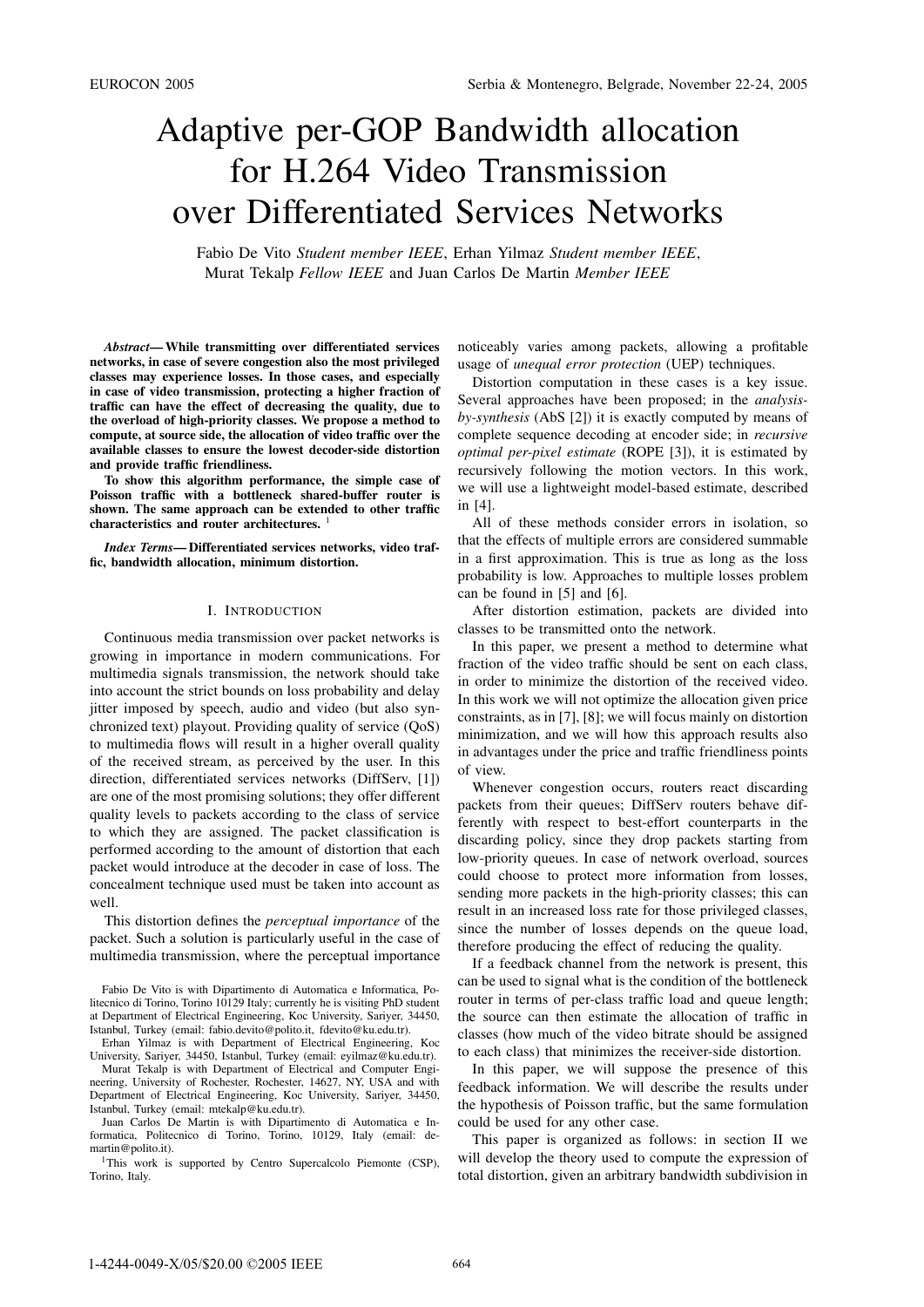classes. In section III we will describe the network parameters used for this study; section IV will show simulation results to confirm the minimization of distortion, and traffic friendliness analysis will also be presented. Conclusions will be outlined in section V.

#### II. BACKGROUND

The number of classes available is fixed and depends on the network architecture; the choice of the amount of traffic sent on each class is usually free and limited only by the bandwidth pricing, therefore each source can decide to use only a subset of the available service classes.

On a DiffServ network, if all of the sources assign their traffic to the most privileged class, the effect is the same as sending together all the traffic in one of the other the non-privileged classes. DiffServ networks take advantage from exploitation of packet diversification, so that there should be a way of splitting the traffic which minimizes the distortion.

The aim of this work is to build a tool to discover where this point is placed. We will now present the basic ideas of this work.

For every GOP, we will call *allocation* a vector A of  $N$  elements, as many as the number of available classes, showing the fraction of video traffic for each class:

$$
A = \left(a_1, a_2, \cdots, a_{N-1}, 1 - \sum_{i=1}^{N-1} a_i\right).
$$

Supposing in a first approximation losses to be uncorrelated, the total distortion for a given allocation can be written as:

$$
E(D(A)) = \sum_{i=1}^{N} p_i(A) \overline{D_i(A)}
$$
 (1)

where  $E(D)$  is the expected distortion,  $p_i$  and  $\overline{D_i}$ represent respectively the loss probability and the average per-packet distortion for class  $i$ . In the following we will not indicate the dependence on A. The terms of the sum can be explicitly written for the particular setting being studied, and the sum minimized.

For each allocation, the quantities  $\overline{D_i}$  can be computed after storing each GOP's packets. They are reordered according to their importance, and then assigned starting from the highest-importance class; finally, the average for each class is easily computed. The reordering has to be performed only once.

The computation of loss probabilities  $p_i$  is instead more complex, since it is not only correlated to the video characteristics but also to the interfering traffic per-class load.

The dependency of the per-class loss probabilities on the allocation A involves communication of some parameters by the network to the sources. In principle, the network should feedback the relationship of each per class loss probability with all the possible allocations, but this would require the implementation of an excessive intelligence in the router nodes, slowing down their performance.

A simpler solution can be communicating only the instantaneous per-class load  $\rho_i$  for each class, together

with some parameters like the queue and the output link capacities. Those parameters will then be used by the source nodes to compute the expressions of  $p_i(A)$ .

We will show this computation in the case of a DiffServ enabled router at the bottleneck, with shared buffer memory for packet storage. Poisson traffic is considered to carry out this computation. Shared buffers with several classes can be solved using a multidimensional Markov chain, with one dimension per class. Unfortunately, the number of equations to be written can be excessively high due to the high number of states; for example, the number of states, so the number of equations, in the case of 256 packets of queue dimension and only two classes is in the order of 33 thousands.

We will not solve the multidimensional chain; we will adopt an iterative approach to the problem, moving from some considerations on the discarding policy behavior.

Packets belonging to the first class are lost only if the queue is filled up with first-class packets. If packets of lower priority are present, losses will happen in the other classes in case of congestion. The loss probability of the first class, under Poisson traffic, can then be obtained by means of a unidimensional Markov chain. In Kendall notation this queue will be represented as an  $M/M/1/K$ queue, where  $K$  is the number of packets that can be stored in queue:

$$
P_{loss,1} = \frac{(1 - \rho_1)\rho_1^K}{1 - \rho_1^{K+1}}\tag{2}
$$

Similarly, losses occur in the first two classes if the queue is full of packets belonging to class one and two; no packet losses will be introduced in these classes if lower priority packets are present. Again, the joint loss probability of class one and two can be computed via a unidimensional chain, whose load is the sum of loads for class one and two:

$$
P_{loss,2}^c = \frac{(1 - \rho_2^c)(\rho_2^c)^K}{1 - (\rho_2^c)^{K+1}}\tag{3}
$$

where  $P_{loss,2}^c$  is the loss rate for the cumulation of classes up to the second, and in the same way  $\rho_2^c$  is the cumulative load offered to the router by the traffic in the same classes. Given the Poisson hypothesis, it is:

$$
\rho_i^c = \sum_{j=1}^i \rho_j \tag{4}
$$

This approach can be iterated recursively to compute the cumulative loss probabilities  $P_{loss,i}^c$  for each class *i*. The last step is to extract the per-class loss probabilities  $p_i$  from  $P_{loss,i}^c$ , to be used in Formula 1.

This process of extraction can be performed as follows. Cumulative loss probability is referred to the aggregate of packets up to a given class, so that for class 1 computation is trivial, since it is  $p_1 = P_{loss,1}^c$ .

In the following, we will indicate  $P_i^c = P_{loss,i}^c$ , to allow lighter notation.

For the other priority classes, the following consideration holds: the number of lost packets in the aggregate of the first i classes is equal to the number of lost packets in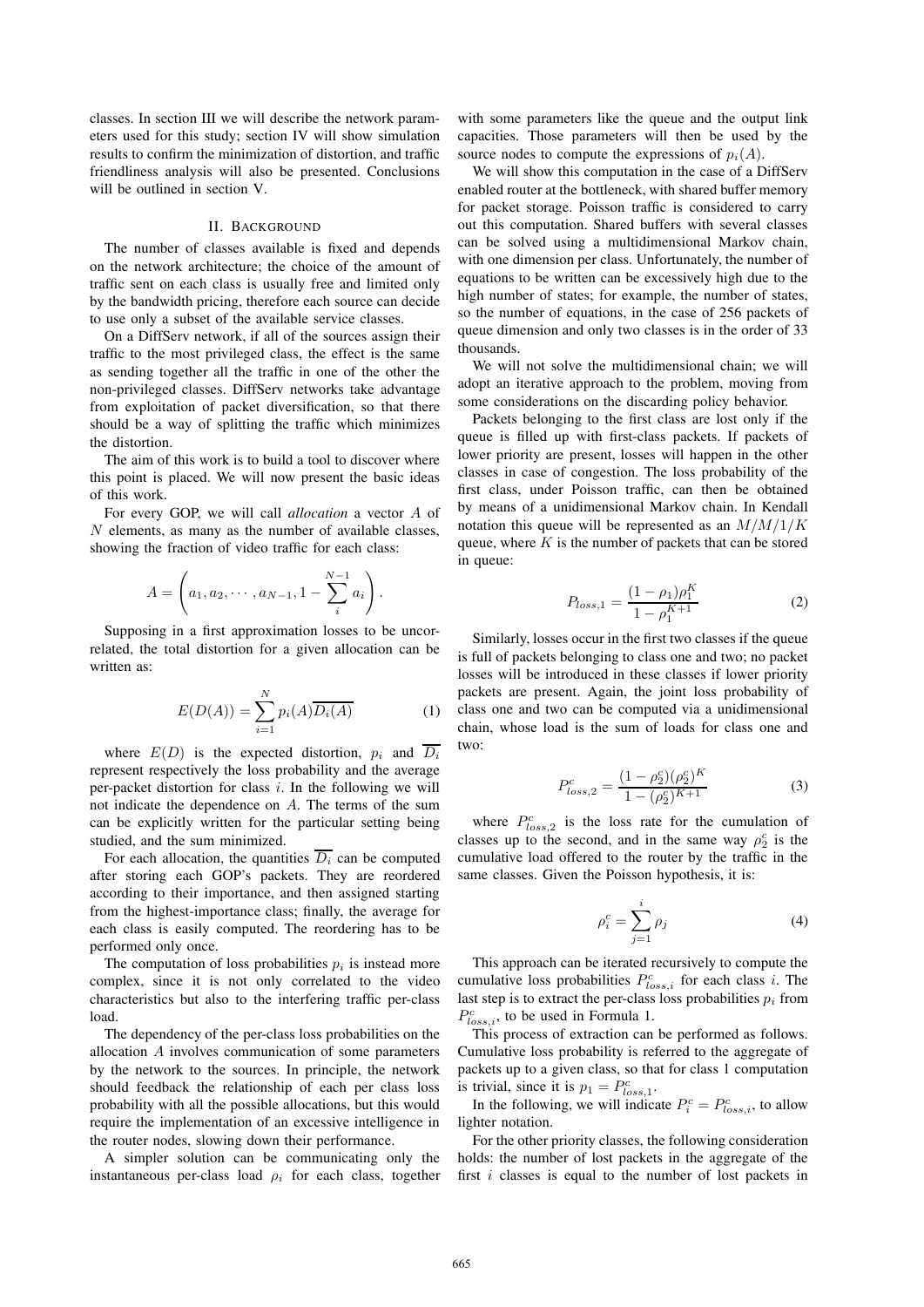the aggregate of the first  $i - 1$  classes plus the number of packets discarded in the i-th class in isolation. In formulas:

$$
n_{lost,i}^c = n_{lost,i-1}^c + n_{lost,i} \tag{5}
$$

where again  $n_{lost,i}^c$  represents the lost packets in the cumulation of the first i classes, and  $n_{lost,i}$  is the number of lost packets within the class  $i$  in isolation. We will indicate  $n_i^c = n_{lost,i}^c$ .

The number of lost packets is given by the number of packets present in queue on average, multiplied by the loss probability; in this way Equation (5) becomes:

$$
P_i^c n_i^c = P_{i-1}^c n_{i-1}^c + p_i n_i \tag{6}
$$

where  $n_i^c$  is the number of packets transmitted on average in the first  $i$  classes.  $p_i$  can then be computed by means of Equation (6):

$$
p_i = \frac{P_i^c n_i^c - P_{i-1}^c n_{i-1}^c}{n_i} \tag{7}
$$

and since  $n_i = n_i^c - n_{i-1}^c$  and considering  $n_i^c$  proportional to  $\rho_i^c$ , we have:

$$
p_i \simeq \frac{P_i^c \rho_i^c - P_{i-1}^c \rho_{i-1}^c}{\rho_i^c - \rho_{i-1}^c}
$$
 (8)

which represents the solution we searched for.

As it is clear form Equation (8), in general the per-class loss probabilities are not constant, but they strongly depend on the load of all the classes with index lower or equal to their one (so higher or equal priority). The above formulas allow to simply compute the loss probabilities under the assumption of Poisson traffic.

Following the same method, computation can be extended to other buffer architectures, queueing and discard policies, and traffic characteristics.

The above computation can be performed for every GOP, to better follow the fast network dynamics.

## *A. Approximations*

Formula (1) is an approximation of the distortion we expect from network simulation. Before any further experiment, it is necessary to consider the different factors that may affect the results.

In developing the theory, we made some assumptions which may introduce errors in our estimate. They are, in descending order of importance:

- the effect of correlation among losses, due to motion prediction;
- the effect of using a simplified interfering traffic model (Poisson); our traffic is "poissonized" in the sense that our encoder is able to output packets whose length in bytes follows a memoryless distribution, even if the effect is limited by the macroblock-based granularity of packets;
- the packet importance is already an estimate of the actual value.

Given these approximations, we expect the curve computed by means of Formula (1) to show a gap with respect to the simulated results. We will show that this still allows us to reach our goal of determining the most convenient allocation.



Fig. 1. Comparison between theory and simulation; parameters are described in the text, sequence is *foreman*.

#### III. SIMULATION SETUP

The video compression algorithm chosen for this work is ITU-T H.264 standard [9]. Simulations have been carried out to check the correctness of the model. The experiment has been set up for the case of two classes, with link capacity ranging among the values of 1 and 1.5 Mbps. The (Poisson) interfering traffic sums up to 1 Mbps and it is allocated in the first class for an amount ranging between 250 and 1000 kbps. The queue capacity is set to values between 16 and 48 packets, in order to introduce a significant amount of losses.

The video sequences are encoded using a codec modified to obtain nearly-memoryless packet lengths. Video bitrate has been set to 250 kbps. With these settings, the total load of the bottleneck will range between 0.83 and 1.25.

## IV. RESULTS

In this section we will present some comparisons between the performance obtained using a DiffServ simulator for a bottleneck network as described in Section III, and the performance estimated with the method presented in Section II. The not shown results behave in the same manner.

In Figure 1 the comparison is shown for a core router with queue of 32 packets, two classes and an output link capacity equal to 1 Mbps. The interfering traffic is 1 Mbps, whose traffic is split for 25% in class 1 and 75% in class 2. Being the video traffic 250 kbps, the total load of this network will be  $\rho = 1.25$ , so generating a high loss percentage, as discussed below.

The two curves show a wide gap between them, as an effect of the approximations outlined in Section II-A. On the other hand, except for a rescaling factor, the two curves show a very similar slope. We can derive from the theory curve the point where the slope stops decreasing significantly. This point indicates in both curves an estimate of the best splitting of video traffic in classes. It is possible to identify this point as  $a_1 = 0.5$ .

Injecting more video traffic in the most privileged class, will not give significant advantages under the distortion point of view, but it will only increase the price payed to protect video data.